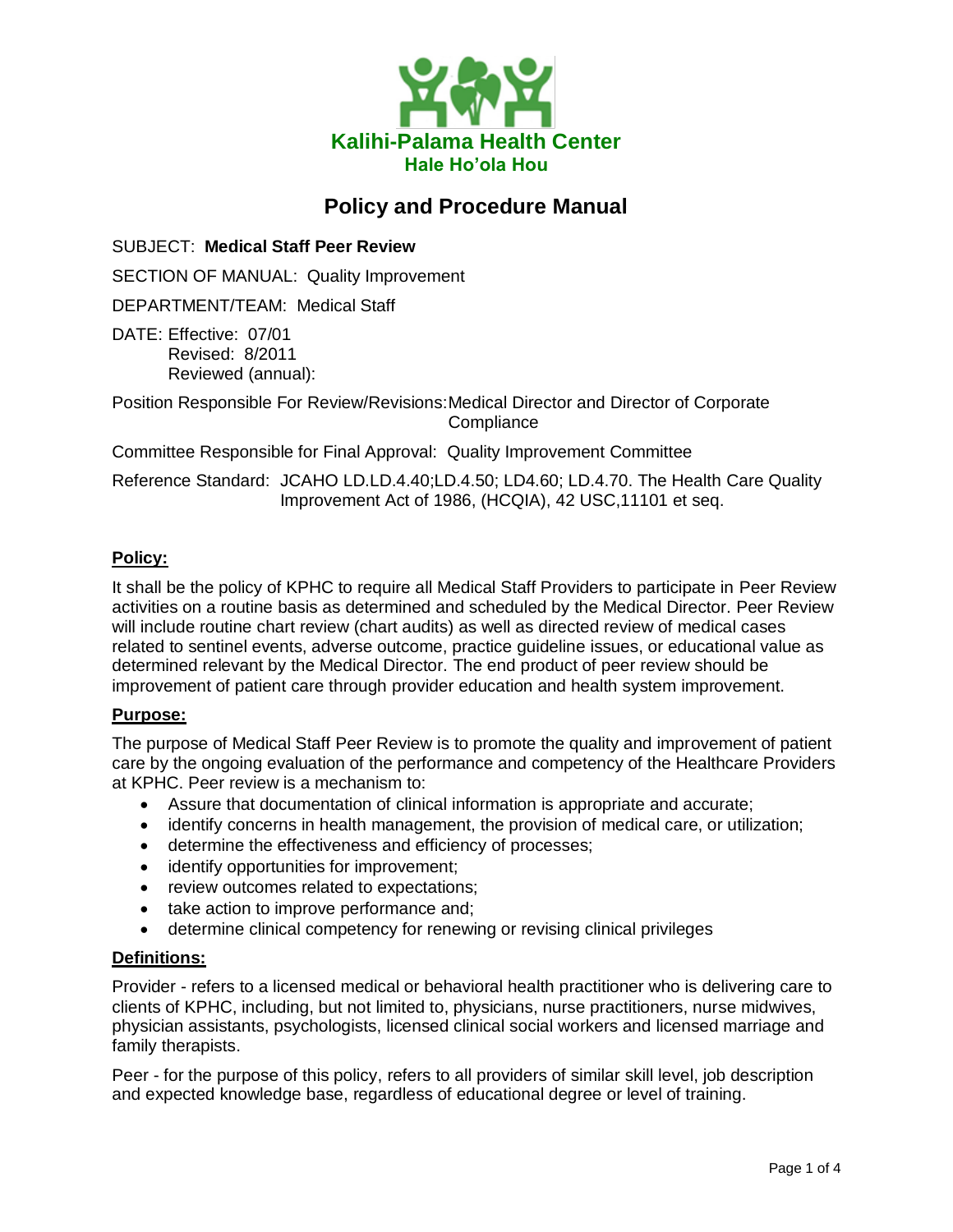Sentinel Event - refers to any unexpected clinical occurrence including those involving death or serious physical or psychological injury, or the risk thereof. Serious injury specifically includes loss of limb or function.

## **Procedure:**

- 1) Routine Chart Review
	- i) Routine Chart Review will be performed monthly. Each regular staff provider will have a total of approximately sixty (60) charts reviewed over the course of a year with five (5) charts reviewed each month.
	- ii) Specific disease management, treatment guidelines and outcome goals will be chosen by the Medical Director in cooperation with the Director of Corporate Compliance to include for review on a Provider Chart Review Form.
	- iii) Charts for all providers will be randomly chosen by the support staff of the Director of Corporate Compliance and a list will be distributed to each Provider to review along with the *Provider Chart Review Form* to complete.
	- iv) Providers working on a temporary or time-limited basis or on an as-needed basis will have chart reviews done at intervals dependent on the anticipated duration of service.
	- v) In most cases, Chart Review will occur within each department (Behavioral Health, Family Medicine, Internal Medicine, Pediatrics, Women's Health). No distinction will be made in the choice of reviewer by educational degree or level of training.
	- vi) Charting done by students or residents will also be reviewed, will be held to the same standard as regular staff providers, and can be used in the evaluation of the teaching provider.
	- vii) Completed *Provider Chart Review Forms* will be returned to the Medical Director for review and aggregation.
	- viii)A copy of the reviewed *Provider Chart Review Form* will be given to the Provider and placed in his or her Credentialing File.
	- ix) If a Chart Review deficiency is reported, the provider has the right to make a written appeal to the Medical Director to be placed in the Credentialing File.
	- x) General findings and discussions concerning the Routine Chart Review will be made at the monthly Medical Staff Meeting or quarterly Peer Review Meeting.
	- xi) Peer review should assess the quality of care rendered and be used as a learning tool.
- 2) Directed Case Review Process
	- i) Directed Case Review will be used to identify and review potentially problematic cases in an effort to prevent recurrences of problems, improve clinical performance, and improve patient outcomes.
	- ii) Cases reviewed will be those from staff referral for review of care, case mortality review and adverse outcome review criteria/sentinel events including:
		- (1) Any unexplained, unexpected or problem death;
		- (2) Admission to the hospital within 48 hours of an outpatient visit;
		- (3) Delayed or missed diagnosis;
		- (4) Patient complaints regarding clinical performance that the Medical Director deems appropriated for discussion;
		- (5) Any unusual case determined to be of significant teaching value for other providers.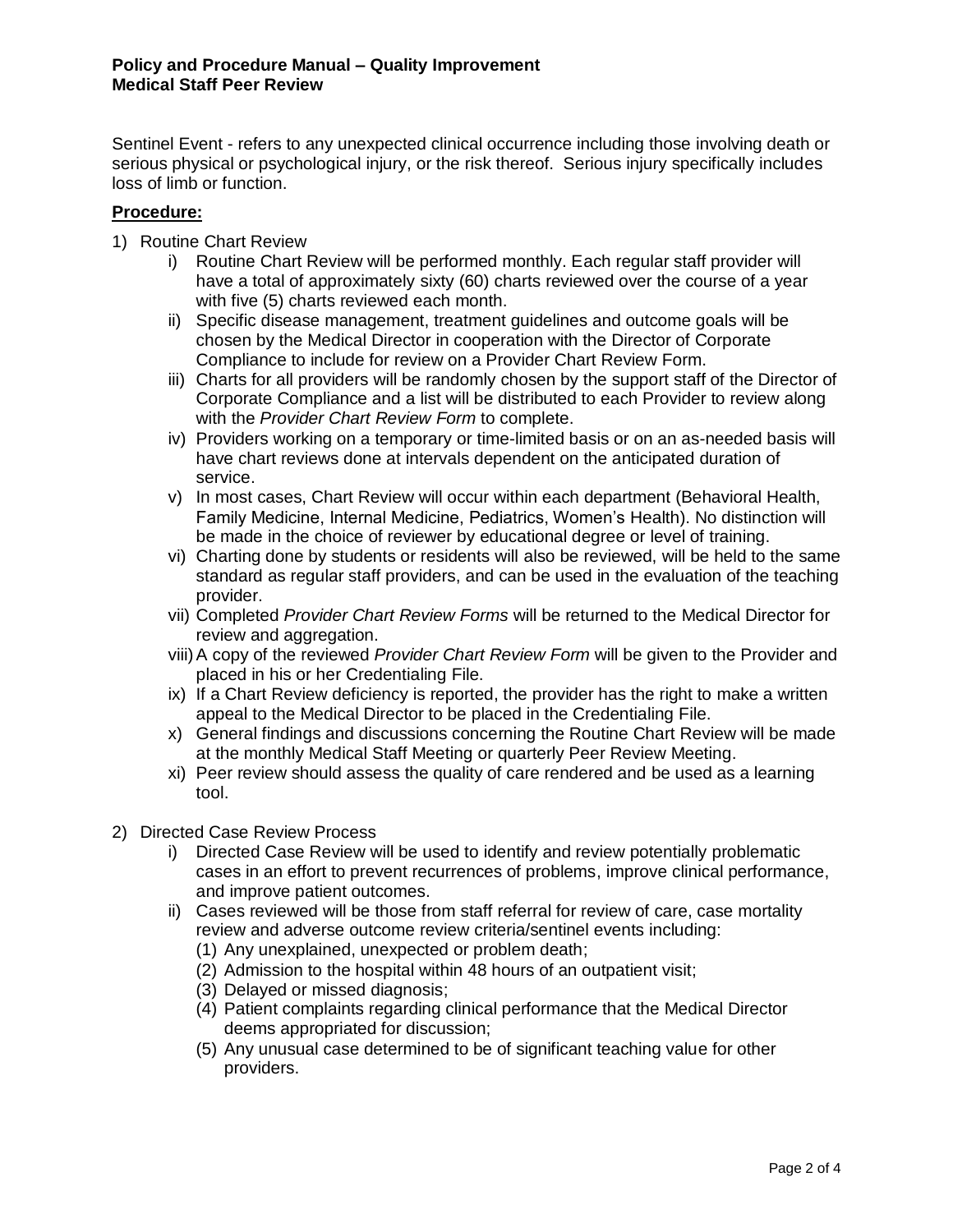- iii) Cases will be referred to the Medical Director by completing the *Referral for Case Review* form that includes documentation of the problem. No identifying patient data will be used during Peer Review Meetings.
- iv) Directed Case Review activities involving all members of the medical staff will occur on a quarterly basis during the Medical Staff meeting as determined by the Medical Director.
- v) Recommendations may be made to the provider involved in the care at the Peer Review Meeting. The intent of the recommendations is to improve performance and the quality of care for the patient if indicated.
- 3) Review of Major Deficiencies
	- i) If a Routine Chart Review or a Directed Case Review reveals that a KPHC provider repeatedly fails to follow standard clinical practice guidelines then the Medical Director will direct a focused chart review of the provider. A *Medical Staff Peer Review Report* will be generated and reviewed by the Credentialing Committee.
	- ii) Findings of major deficiencies in documentation or medical decision making made by the Credentialing Committee from the Peer Review process will be presented by the Medical Director to the individual provider in writing by means of the *Medical Staff Peer Review Report*.
	- iii) *The Medical Staff Peer Review Report* will contain the following components:
		- (1) The names of the clients and visit dates reviewed;
		- (2) a review of objective findings including noted discrepancies from accepted standards of documentation and management;
		- (3) The level of deficiencies:
			- (a) Repeated minor deficiencies
			- (b) Major deficiencies in documentation with substantial risk for adverse patient outcome
			- (c) Major deficiencies in decision making with substantial patient risk
			- (d) Medical mismanagement with significant adverse patient outcome
		- (4) Instructions on providing a written or verbal response to the noted discrepancies if necessary.
	- iv) The final *Medical Staff Peer Review Report* will be presented to the Credentialing Committee with the response from the reviewed provider, if applicable. A final recommendation for remediation or counseling will be made by the Committee and presented to the provider with the following guidelines:
		- (1) Adequate review with no remediation indicated
		- (2) Minor charting errors to be reviewed at the next review cycle
		- (3) Non-preventable errors reflecting the actions of other staff or clinic systems or procedures with a report filed with the Director of Corporate Compliance
		- (4) Errors in provider judgment with a remediation plan to be developed by the provider and reviewed at the next review cycle
		- (5) Errors reflecting a lack of specific clinical knowledge with an education plan to be developed by the provider and reviewed in one month
		- (6) Errors reflecting a lack of communication skills with a remediation plan to be established by the provider and reviewed in one month
		- (7) Errors reflecting serious general knowledge, judgment and/or communication skill deficits, to be addressed immediately by the provider with the Credentialing Committee, which may include an educational program, mentorship, referral for employee assistance, professional counseling, medical referral, written warning, suspension, or termination.